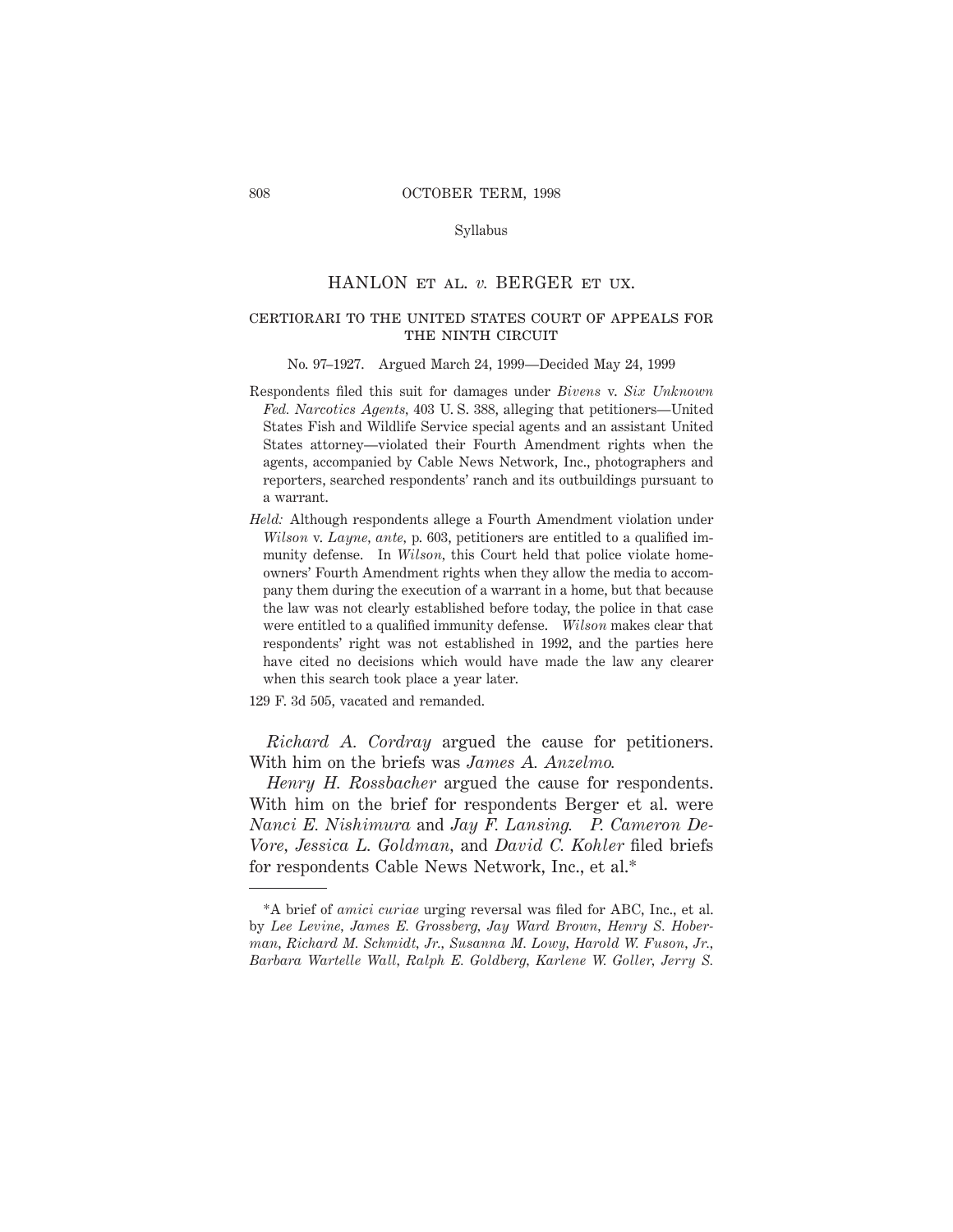#### Per Curiam

# PER CURIAM.

Respondents Paul and Erma Berger sued petitioners special agents of the United States Fish and Wildlife Service and an assistant United States attorney—for damages under *Bivens* v. *Six Unknown Fed. Narcotics Agents,* 403 U. S. 388 (1971). They alleged that the conduct of petitioners had violated their rights under the Fourth Amendment to the United States Constitution. 129 F. 3d 505 (CA9 1997). We granted certiorari, 525 U. S. 981 (1998).

Respondents live on a 75,000-acre ranch near Jordan, Montana. In 1993, a Magistrate Judge issued a warrant authorizing the search of "The Paul W. Berger ranch with appurtenant structures, excluding the residence" for evidence of "the taking of wildlife in violation of Federal laws." App. 17. About a week later, a multiple-vehicle caravan consisting of Government agents and a crew of photographers and reporters from Cable News Network, Inc. (CNN), proceeded to a point near the ranch. The agents executed the warrant and explained: "Over the course of the day, the officers searched the ranch and its outbuildings pursuant to the authority conferred by the search warrant. The CNN media crew . . . accompanied and observed the officers, and the media crew recorded the officers' conduct in executing the warrant." Brief for Petitioners 5.

Review of the complaint's much more detailed allegations to the same effect satisfies us that respondents alleged a Fourth Amendment violation under our decision today in

*Birenz, Slade R. Metcalf, Jack N. Goodman, David S. J. Brown, Rene´ P. Milam, George Freeman,* and *Jane E. Kirtley.*

Briefs of *amici curiae* urging affirmance were filed for the National Association of Criminal Defense Lawyers by *Joshua L. Dratel;* and for the National Association of Securities and Commercial Law Attorneys by *Kevin P. Roddy.*

*M. Reed Hopper* and *Robin L. Rivett* filed a brief for the Pacific Legal Foundation as *amicus curiae.*